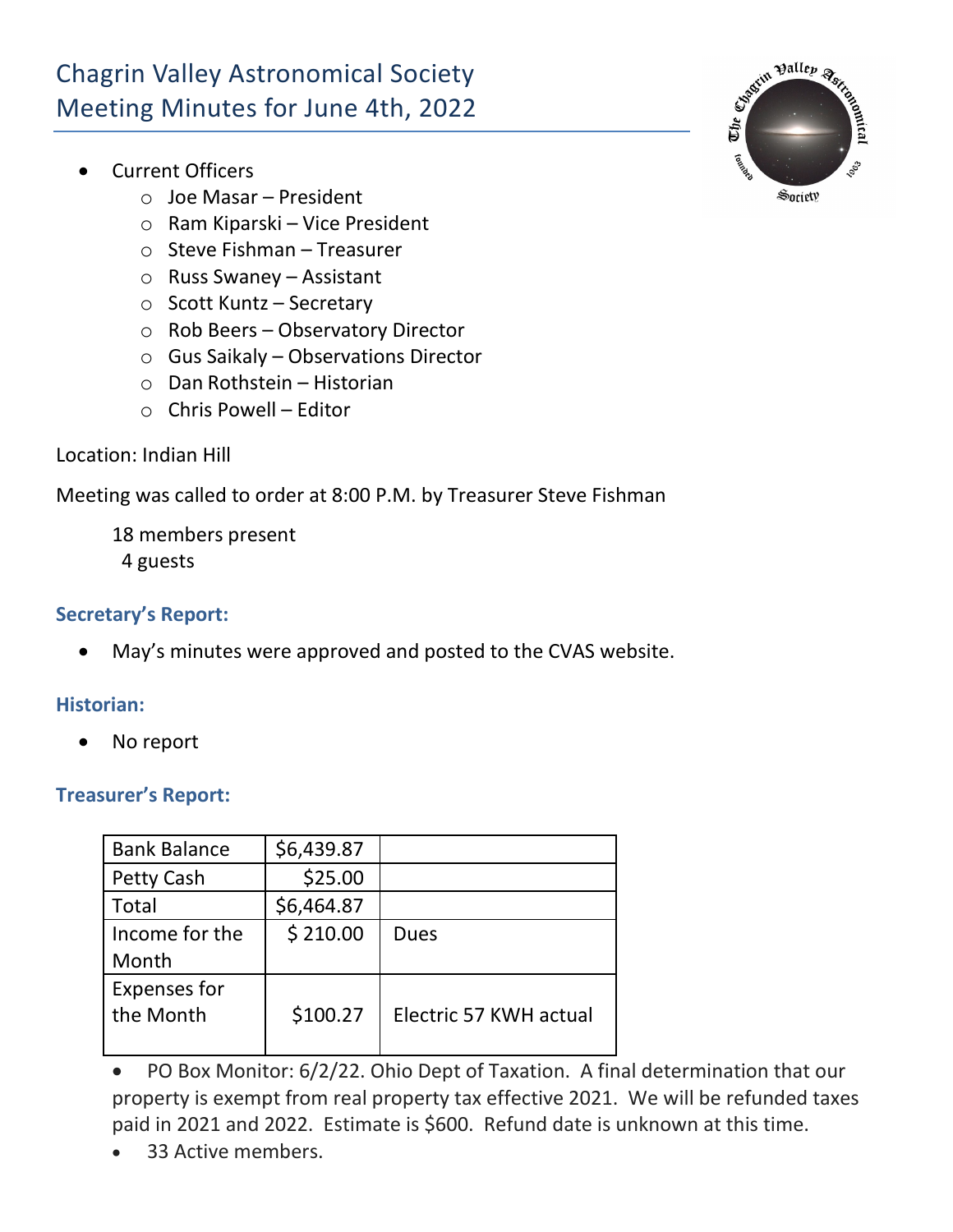• 1 member added

#### **Director of Observations Report:**

• June Sky Calendar emailed to membership.

## **Valley SkyWatcher Editor:**

- Latest issue sent to membership
- Deadline for next issue submissions to be announced.

#### **Observatory Director's Report:**

- Two new motors added to the dome. Operation is quieter.
- Cleared and burned brush
- A new 12V power supply was installed on the Meade LX200.

#### **Old Business:**

- "Art By The Falls" June  $11 12$ <sup>th</sup> (Riverside Park, Chagrin Falls)
	- o Volunteers needed both days
	- o Marty suggested we sell Astrophotography prints
	- o Times are Saturday 10-7, Sunday 10-5
	- o Marty will set up on Friday
	- o A sign-up sheet will be posted

#### **New Business:**

- KSU Burton campus is giving away library books. Dan picked up some astronomy books & offered them to the membership.
- Steve Fishman announced that he has received information about a 9-inch refractor for sale.
- Steve Fishman received an email from a North Chagrin naturalist asking if CVAS could participate in Nature at Night on Friday September 16<sup>th</sup> at North Chagrin Reservation.

# **Next Monthly meeting:**

 $\bullet$  July 2<sup>nd</sup>, 2022, 8:00 P.M. at Indian Hill